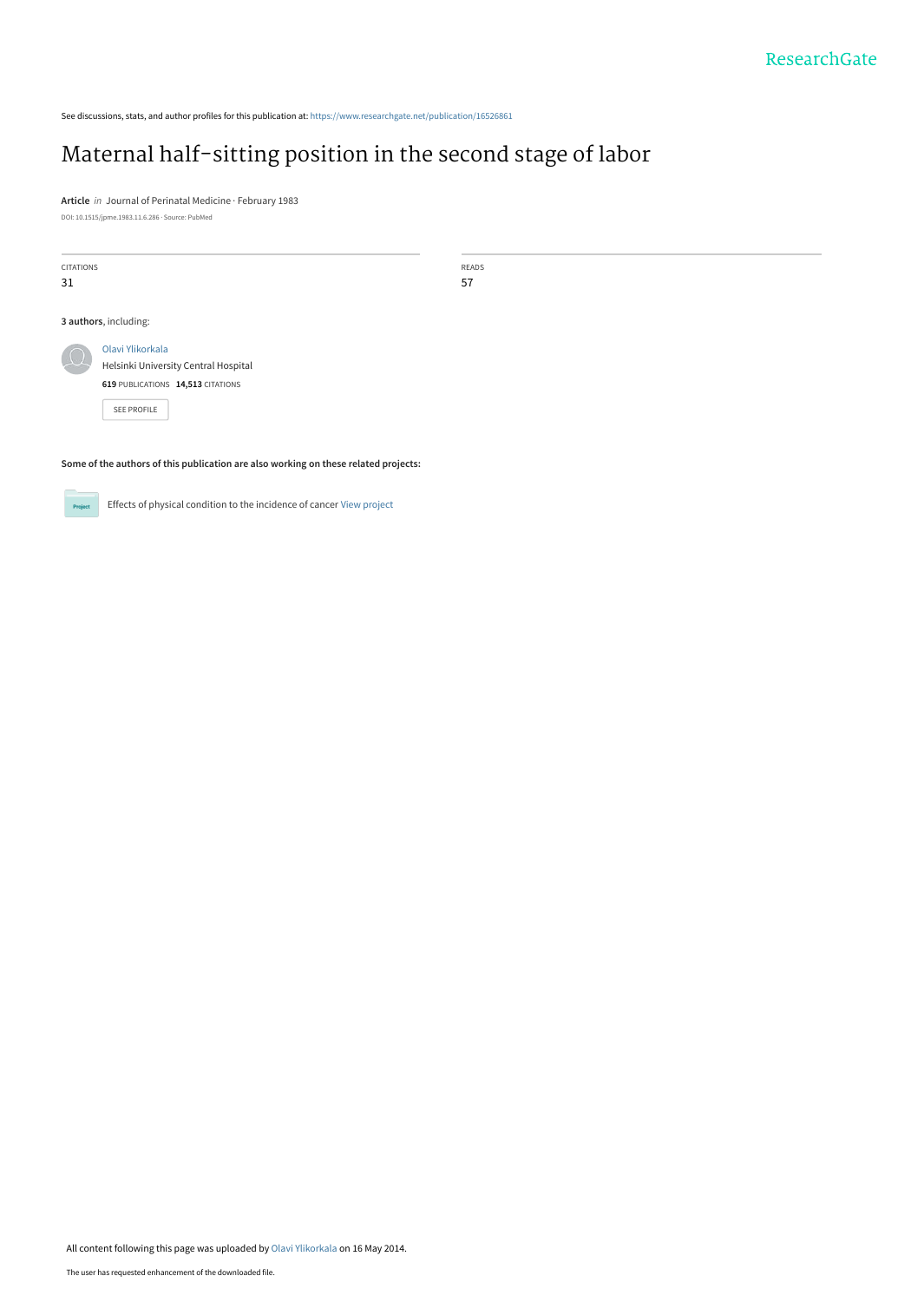$\epsilon$ 

J. Perinat. Med. 11 (1983) 286

# Maternal half-sitting position in the second stage of labor

M. Marttila, P. Kajanoja, O. Ylikorkala

First and Second Departments of Obstetrics and Gynecology, University of Helsinki, Finland

With the progress of civilization the maternal position during labor has changed from the erect to the supine one. Nowadays the wisdom of this change is commonly questioned [10, 12]. Indeed, there is some evidence suggesting the benefits of maternal ambulation during the first stage of labor  $[2, 4, 6, 11, 13]$ . The erect position could be even more useful during the second stage of labor, when the gravity might enhance the delivering force. Furthermore, the pelvic measures may be larger in the half-sitting than supine position [3, 5]. Because, however, no controlled data exist on the effect of maternal position during the second stage of labor we compared here the labor progress and other variables of the mothers delivering in halfsitting and supine position.

### 1 Subjects and methods

One hundred women with uncomplicated pregnancies went into labor spontaneously  $(n = 97)$  or after the i.v. infusion of oxytocin for 2—3 hours  $(n = 3)$  between the 38th and 42nd weeks of gestation. During the first stage of labor the women stayed in supine position except for 8 mothers who stood up for a brief walk when the cervix was dilated 4—6 cm. When the cervix was fully dilated, the women were randomly allocated to two groups, the ones who stayed in supine position and those who were lifted to half-sitting position (50°) in a delivery chair which was

#### Curriculum vitae

MARION MARTTILA *was born 1950 in Helsinki. Licenciate of Medicine from University of Helsinki 1975. Specialist in Obstetrics and Gynecology from Department I of Obstetrics and Gynecology of University of Helsinki 1982. Present position: Private practitioner.*



constructed from their delivery beds. Lateral episiotomy was done routinely in all women except for two multiparas. The groups were comparable in regard to the maternal age, parity, gestational age, use of analgetics during the opening phase, length of the first stage of labor and infant birth weight (Tab. I). No analgetics were given during the second stage of labor.

The variables recorded were: The length of the second stage (the time from the full dilatation of the cervix to the birth of the infant), the active second stage (the time spent in active pushing of the infant), the occurrence of tears and instrumental deliveries, early and late decelerations [1] as well as bradycardia (< 90 beats/min) in fetal cardiotocography and APGAR score.

Furthermore, the women were asked for the severity and localization of the pains as well as for other subjective symptoms on special question-

A.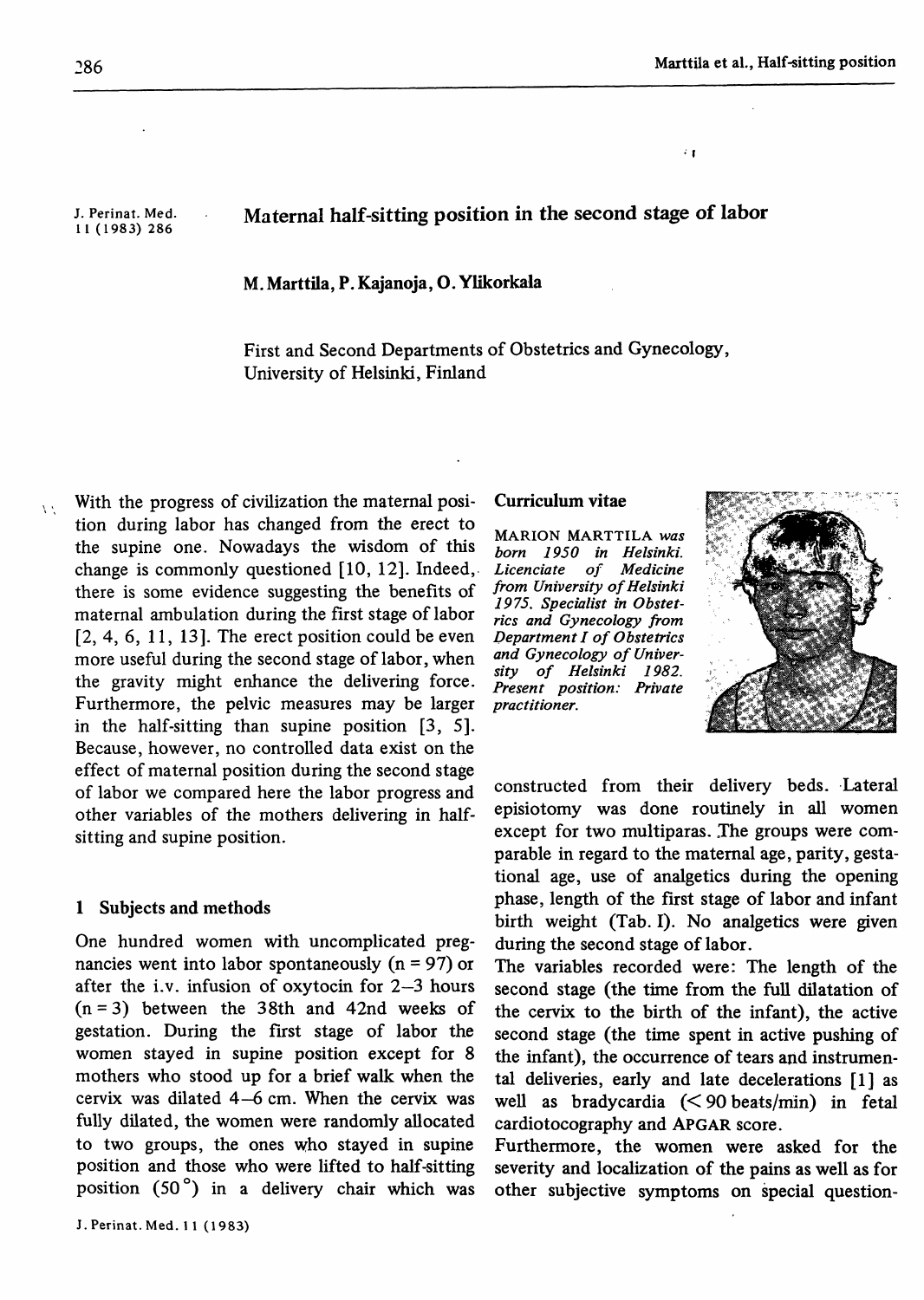|                                                                                                                               | Half-sitting  |      | Supine     |       |
|-------------------------------------------------------------------------------------------------------------------------------|---------------|------|------------|-------|
| Number of women                                                                                                               | 50            |      | 50         |       |
| Age (years)                                                                                                                   | $27.3 \pm$    | 4.2. | $28.8 \pm$ | 4.1   |
| Parity (number)                                                                                                               |               |      |            |       |
| - primiparous                                                                                                                 | 30            |      | 30         |       |
|                                                                                                                               | 20            |      | 20         |       |
|                                                                                                                               |               |      |            |       |
| (wecks)                                                                                                                       | $40.3 \pm$    | 1.0  |            | 0.9   |
|                                                                                                                               |               |      |            |       |
|                                                                                                                               |               |      |            |       |
|                                                                                                                               | $10.2 \pm$    | -4.8 | $10.2 \pm$ | 4.8   |
|                                                                                                                               | $7.4 \pm 3.1$ |      | $7.1 \pm$  | 4.2   |
| Fetal weight (grams)                                                                                                          | $3652 + 417$  |      | 3632       | ± 425 |
| (number)                                                                                                                      | 32            |      | 32         |       |
| - multiparous<br>Gestational age<br>Length of the first<br>stage (hours)<br>- primiparous<br>- multiparous<br>Husband present |               |      | $40.4 \pm$ |       |

Tab. I. Clinical characteristics (mean ± SD) of the study populations delivering half-sitting or supine position. No differences are seen.

Tab. III. Changes in fetal cardiotocography during the second stage of labor and APGAR scores of the infants born to the mothers giving birth in half-sitting and supine position.

|                                                  | Half-sitting    |       | Supine          |       |
|--------------------------------------------------|-----------------|-------|-----------------|-------|
| Cardiotocographic<br>changes                     |                 |       |                 |       |
| (number of women)                                | 29              |       | 25              |       |
| $-$ carly decelerations                          | 22 <sup>a</sup> |       | 14 <sup>b</sup> |       |
| $-$ late decelerations<br>bradycardia<br><b></b> |                 |       | 4               |       |
| $(< 90$ beats/min)<br>late decelerations         | 6               |       | 6               |       |
| and bradycardia                                  | Ω               |       |                 |       |
| <b>APGAR</b> scores                              |                 |       |                 |       |
| (Number of infants)                              | 1 min           | 5 min | 1 min           | 5 min |
| $9 - 10$                                         | 43              | 50    | 43              | 49    |
| 8                                                | 7               | 0     | 3               |       |
| 7 or less                                        | n               | O     | 4               | 0     |

naires which were filled in two hours after the delivery.

The results were analysed by STUDENT'S t-test and CHI-analysis.

# 2 Results

All women delivered vaginally. Vacuum extraction due to maternal or uterine exhaustion was needed six times (12%) in mothers delivering in supine and twice (4 *%)* in those with a half-sitting position  $(p > 0.05)$ . The length of the whole or active second stage did not differ between the groups (Tab. II). Although early decelerations in fetal cardiotocography in mothers delivering halfsitting position  $(n = 22)$  were more common  $(p < 0.05)$  than those in mothers staying in supine  $(n = 14)$ , the cardiotocographic changes which are

Tab. II. The duration of the second stage of labor (mean ± SD) in mothers delivering in half-sitting or supine positon. No differences are seen.

|                                                              | Half-sitting                       | Supine                             |
|--------------------------------------------------------------|------------------------------------|------------------------------------|
| The total second stage<br>of labor (min)                     |                                    |                                    |
| $-$ primiparous                                              | $42.8 \pm 33.9$                    | $41.4 \pm 24.0$                    |
| $-$ multiparous<br>The active second stage<br>of labor (min) | $20.1 \pm 25.0$                    | $19.9 \pm 37.2$                    |
| - primiparous<br>$-$ multiparous                             | $21.8 \pm 14.9$<br>$17.2 \pm 22.1$ | $25.0 \pm 14.8$<br>$10.6 \pm 16.2$ |

J. Perinat. Med. 11 (1983)

more indicative of fetal asphyxia (late decelerations, bradycardia), tended to be more common in mothers delivering in supine position (Tab. III). Likewise the APGAR scores were slightly better in half-sitting than in supine group (Tab. III).

Vaginal tear was detected in one mother in both groups. The episiotomies bled equally in both groups.

Subjectively, intolerable pain was reported by four women in a supine but by none in half-sitting position. The maximum pain was similarly localized in both groups mostly towards the rectum or in the lower abdomen. Nine mothers with supine and five with half-sitting position regarded the delivery as an unpleasant experience. The majority of the women delivering now in supine (86%) or halfsitting (96 %) position wished to deliver her next child in half-sitting position.

## 3 Discussion

a vs  $b$ ;  $p < 0.05$ 

The laymen have focused recently much interest in the maternal position during the second stage of labor. This was also evident from the present work, because 86 *%* of the women delivering now in supine position wished to deliver her next child in sitting position. The obstetricians and midwives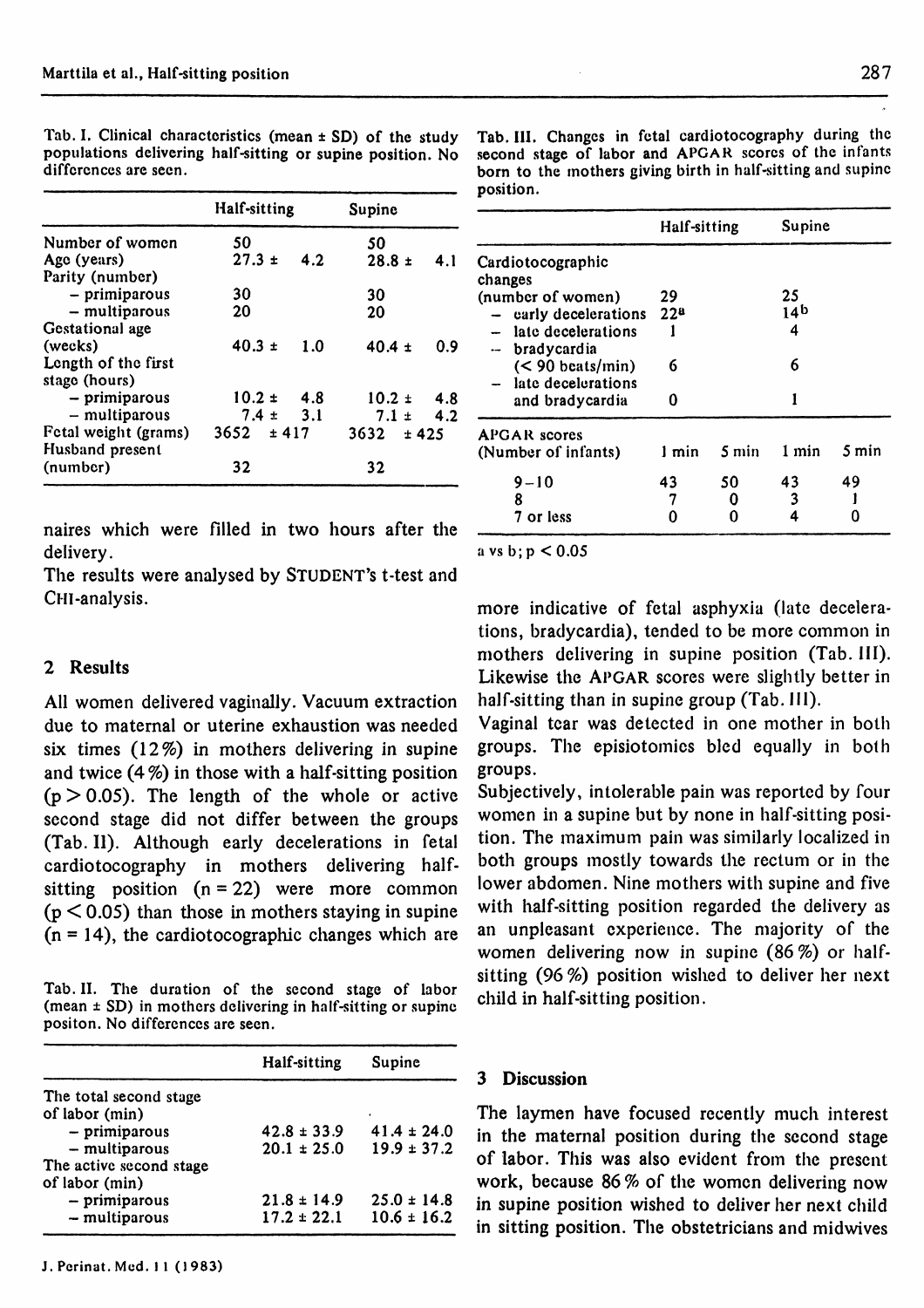have found it difficult to participate in this discussion because no controlled data have existed in favor or disfavor of the maternal sitting position during the second stage of labor.

We compared here the half-sitting and supine position of the mothers during the second stage of labor. From the maternal point of view, no objective differences were seen, although subjectively the half-sitting position was regarded more pleasant. The objective recording of fetal condition can be more difficult during the second than first stage of labor. Early decelerations were seen more frequently in our subjects delivering in half-sitting than supine position. This may be a result of enhanced delivering force, as also suggested by fewer vacuum extractions needed in half-sitting group. Early decelerations should not,

 $\lambda$  however, be regarded as a sign of fetal asphyxia [7, 8], and indeed, the cardiotocographic changes which are more reliable during the second stage of labor, were somewhat less frequent in half-sitting

than supine group. Furthermore APGAR scores tended to be better in the group delivering in halfsitting than supine position in our study. This may come from the fact that a maternal supine position may lead to the development of the vena compression syndrome which in turn can result in a fall of fetal oxygen pressure [9]. Perhaps the variables studied might have differed more if a larger number of mothers had been studied and/or a more erect position employed.

Subjectively, the mothers preferred the half-sitting position. This may suggest some advantages of a maternal erect position which are objectively unmeasurable. Another explanation could be that a delivery in a "fashion like" way was more positively experienced.

Summarizing our results we conclude that although a maternal half-sitting position was not superior to a supine one, it was no worse either. Therefore, a delivering woman should be allowed to adopt a half-sitting position if she wants to do so.

#### Summary

The maternal half-sitting and supine position during the second stage of fullterm labor was compared in 100 women who, after identical opening phases in supine position, randomly delivered in half-sitting  $(50^\circ, n = 50)$ or supine position  $(n = 50)$ .

The whole duration of the second stage of labor or the time spent in active pushing did not differ between the groups. Vacuum extraction was needed twice (4 %) in the group delivering in half-sitting and six times (12%) in the group delivering in supine position. Vaginal tear occurred in one mother in both groups. Early decelerations in fetal cardiotocography were seen 22 times in half-sitting and 14 times in supine group ( $p < 0.05$ ). However, late decelerations were seen in only one mother with half-sitting, as compared to five mothers with supine position. Four infants of mothers giving birth in supine position had 1 minute APGAR scores 7 or less, whereas all infants of mothers delivering in half-sitting position had APGAR scores higher than 7. Subjectively the mothers liked more the half-sitting position. We conclude that a women can deliver in half-sitting position without maternal or fetal risks.

Keywords: Deceleration, delivery chair, duration, half-sitting position, labor, second stage.

### Zusammenfassung

#### Halbsitzende Position der Gebärenden in der Austreibungsphase

Bei 100 Frauen am Termin haben wir nach vergleichbarer Eröffnungsphase die halbsitzende Position und die Rückenlage in der Austreibungsphase miteinander verglichen. 50 zufällig ausgewählte Frauen wurden in halbsitzender Position (50°) entbunden, die anderen 50 in Rückenlage.

Bezüglich der Dauer der aktiven Austreibungsperiode gab es zwischen den beiden Gruppen keinen Unterschied. Eine Vakuumextraktion war in 2 Fällen (4 %) bei den Frauen, die halbsitzend entbunden wurden, nötig, in der anderen Gruppe in 6 Fällen (12%). In beiden Gruppen kam es

jeweils einmal zu einem Dammriß. Im CTG zeigten sich in 22 Fällen bei der halbsitzenden Position Frühdezelerationen, in Rückenlage bei 14 Fällen (p < 0,05). Spätdezelerationen wurden in nur l Fall bei der halbsitzenden Position, jedoch in 5 Fällen bei der Rückenlage beobachtet. 4 Kinder, die aus der Rückenlage geboren wurden, hatten einen APGAR-Score 1 Minute post partum von  $\leq 7$ ; in der anderen Gruppe war der APGAR-Score in allen Fällen höher als 7. Subjektiv bevorzugten die Frauen die Geburt aus halbsitzender Position. Unsere Schlußfolgerung lautet, daß Frauen ohne eigene Gefährdung oder Gefährdung des Kindes in der halbsitzenden Position gebären können.

Schlüsselwörter: Austreibungsphase, Dezelerationen, Gebärstuhl, Geburt, Geburtsdauer, halbsitzende Position.